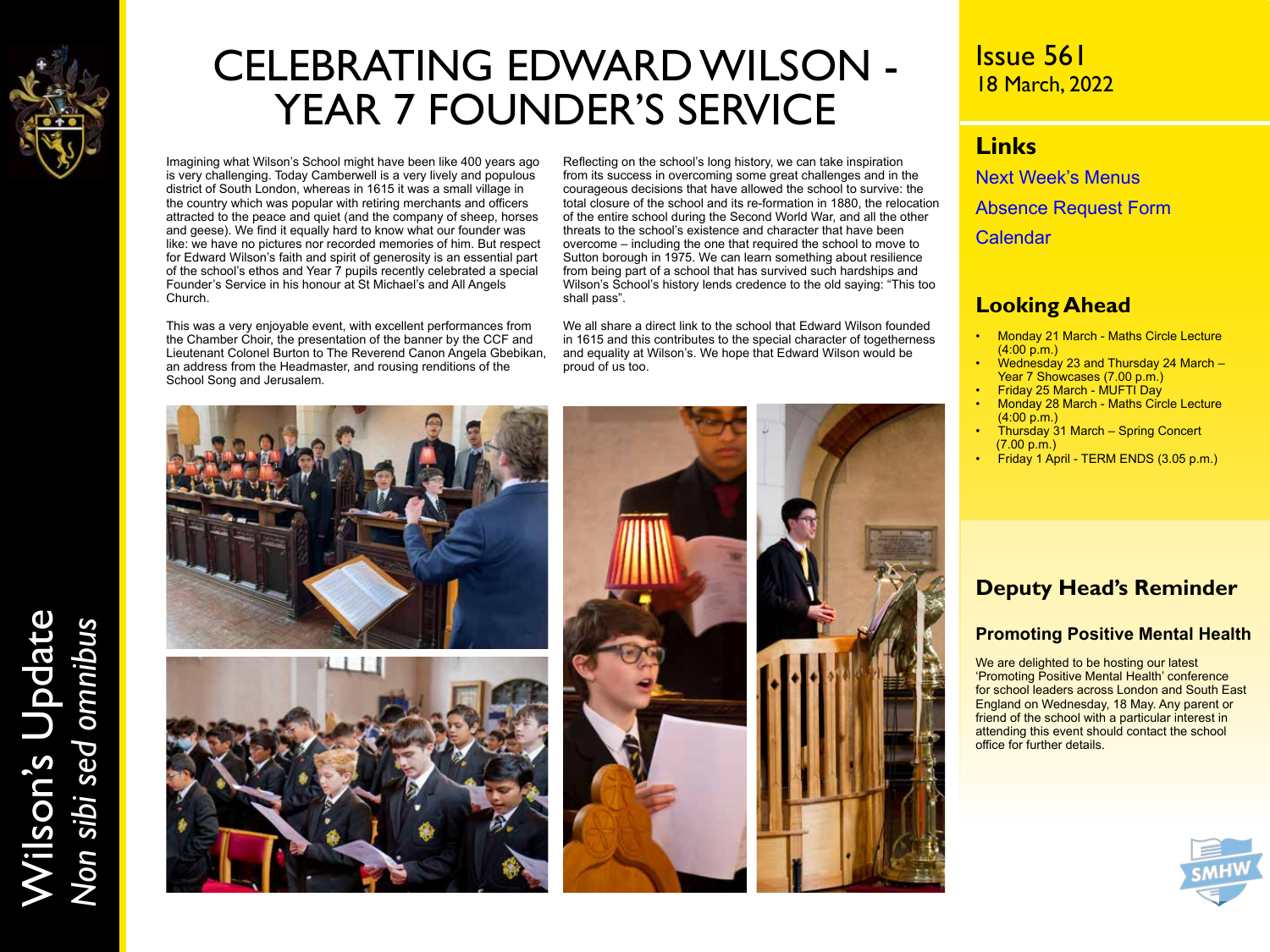

# "ABOUT US" **CREATIVITY COMPETITION**

We were thrilled this week to learn that Varad (7D) was selected as a national winner in the "About Us" poetry competition. His brilliant poem "The Fungi" was placed in the top ten entries nationally. With more than 1500 entries to the competition this is a very impressive achievement. Zyaan, also in 7D, was a winner in the equivalent scratch animation competition for his innovative scratch animation about litter, called "The Journey of a Wrapper". Only nine animations were selected, so again this is a noteworthy achievement.

Varad's poem and Zyann's animation will now tour the UK as part of the "About Us" exhibition. "About Us" is the opening event for UNBOXED: Creativity in the UK, a once-in-a-lifetime celebration of creativity taking place across the UK this year. It is a free open-air spectacular event using cutting-edge projection mapping, animation, music and poetry to celebrate our connections to everything around us: past, present and future. The spectacle is touring five locations from March to May 2022. 25-minute projection shows will immerse audiences in a journey through 13.8 billion years of history since the dawn of the universe celebrating the infinite ways in which we connect to the cosmos, natural world, and one another. Varad's poem and Zyaan's animation will be part of the projection. The show has been scored by the acclaimed composer and musician Nitin Sawhney.

Varad's poem celebrates the connectivity of fungi. We loved the way the poem unites Varad's interest in creativity and science. Well done Varad! The judges of the competition were very complimentary about Varad's work.

Zyaan's animation uses humour to recreate the journey of a hot dog wrapper, from when it is dropped by a careless young person, to its destination in the stomach of a fox. His animation also makes good use of music!

You can see Varad's poem and Zayaan's animation, as well as the other winning entries, at https:// aboutus.earth/ competition-winners/ . The exhibition will be in Luton during the Easter holidays, in front of the Town Hall, from 14 - 20 April 2022. You can find out more about this here: https://aboutus.earth/ luton/

### **ABOUT US**



# MATHS CIRCLE LECTURES

This week we had the return of our Wilson's School Maths Circle lectures and a superb first lecture to kick off the 2022 series. Dr Vicky Neale from the University of Oxford spoke about "The importance of being accurate" and focussed on how maths can be used to check and correct information sent over the internet such as ISBN book codes and bank details for transactions. We also had the most students that we have ever welcomed to one of the lectures, including over 100 students from 8 different schools (well over 200 students in total).

Students had the opportunity to ask questions about the University of Oxford, as well as studying maths at university, and could also buy one of Vicky Neal's books "Why Study Mathematics?" and " Closing the Gap: The Quest to Understand Prime Numbers".

We hope that the students found the lectures both intriguing and enjoyable as well as providing a valuable insight into university studies.

Next week's talk will be on "The mathematical equation that caused the banks to crash" by Mr Jerrom from Wilson's.





*Pictured above: Vicky Neal*

# GARDENING LUB

![](_page_1_Picture_18.jpeg)

![](_page_1_Picture_19.jpeg)

Thank you to all the families who collected Morrisons 'It's Good to Grow' tokens for our School when doing their grocery shopping during the Autumn. We have received a fantastic selection of free gardening equipment which will be used by the gardening club over the coming weeks.

![](_page_1_Picture_21.jpeg)

### **Wilson's School Maths Circle** The mathematical equation that caused the banks to crash

March 21 2022, 4 - 5 pm **Wilson's School Lecture Theatre** 

![](_page_1_Picture_24.jpeg)

![](_page_1_Picture_26.jpeg)

Wilson's Update Wilson's Update<br>Non sibi sed omnibus *Non sibi sed omnibus*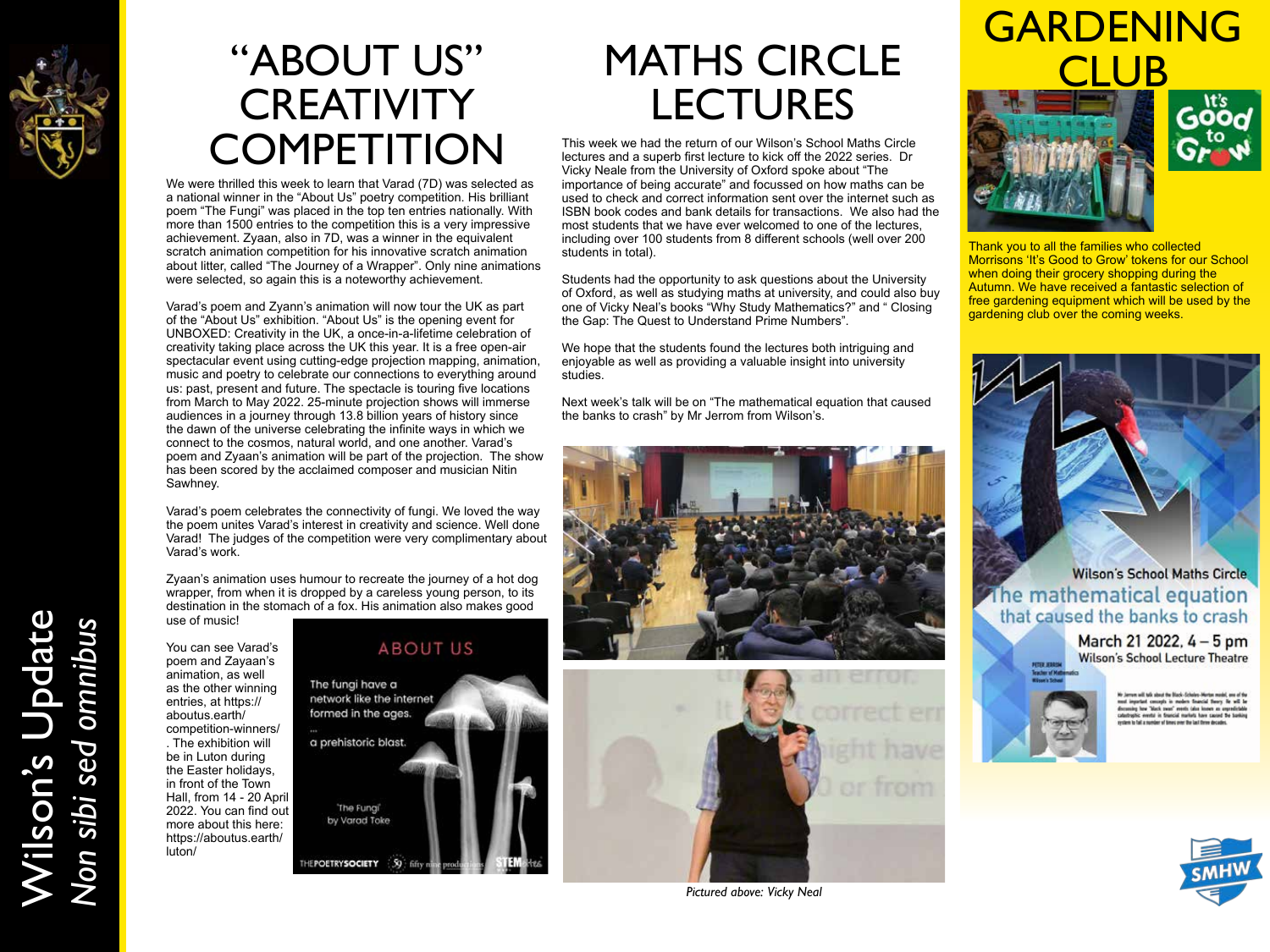![](_page_2_Picture_0.jpeg)

Wilson's Update

Wilson's Update<br>Non sibi sed omnibus

*Non sibi sed omnibus*

OXFORD VISIT

Article by Kristian (Year 12)

Last week I had the pleasure of visiting Brasenose College, currently the most sought after college at Oxford for Classics as well as being Mr Lawson's "alma mater", in the delightful company of my Latin class ( Aayush, Bryn and Ethan). After a long journey on the Oxford tube, we had an enjoyable second breakfast in the Queen's Lane Coffee House. Waffles and pancakes were devoured with a side of Catullan poetry - this would be our supplement for the exciting, academic morning we would experience. As we walked to Brasenose College,we managed to glean insight into a typical Tuesday at Oxford, with many students either cycling or walking to their morning lectures, encumbered with all manner of books and laptops.

![](_page_2_Picture_4.jpeg)

*Pictured above: During the Brasenose visit.*

We had an extensive tour of the college and asked questions about both classics and life as a student at Oxford. As a Classics student myself, I was thoroughly impressed by the huge library in Brasenose. The next meal of the day was lunch at the High Table in Brasenose Hall, a delicious affair with more opportunities to converse with other students as we were surrounded by portraits of great scholars of the past, including William Golding. The highlight of our day was our tutorial with Dr Llewelyn Morgan, who discussed with us meter in Catullus' poetry- though at first daunting due to the unfamiliar topic, we quickly became immersed in conversation about both Catullus and ancient literature at large. We ended our day at The Ashmolean museum with a tour of the Arthur Evans exhibits – Arthur Evans discovered the actual labyrinth in Knossos, Crete and was a Brasenose undergraduate.

We are extremely grateful for the generosity of all those involved in organising this trip. After our day at Oxford, I would say that contrary to popular belief, reading Classics at university is not solely reserved for those who are privately educated, but instead an engaging, interesting opportunity for everyone to consider for their futures.

![](_page_2_Picture_8.jpeg)

*Pictured above: Enjoying the Queen's Lane Coffee House.*

Summing up a tremendous day, the students commented: "I had the best day of my life" (Bryn)

" Classics has become my sole passion in life " (Aayush) " The Bodleian library thoroughly entranced me" (Ethan).

FANTASTIC FUNDRAISING

On Wednesday evening, our wonderful PFA handed over a cheque for £56,000 towards the fitting out of the new buildings.

Wilson's Parents and Friends' Association (PFA) formed in 2012 to raise funds for the school and to encourage and develop Wilson's community through involvement in social events. The PFA works in conjunction with the Head. The PFA is a fun way to meet other parents and get involved with the Wilson's community. The PFA welcomes any help you are able to offer to make a tangible difference to Wilson's and your boys.

Mr Cole writes:

The school's motto is NON SIBI SED OMNIBUS (not for oneself, but for all!). The Parents and Friends' Association at Wilson's embodies this motto in all that it does. Through its work, the experience for Wilson's boys has been improved in very significant ways. I would particularly like to thank Nina Guha who is stepping down as Chair and has been outstanding in every respect.

As Headmaster, I am tremendously proud of their success and grateful for their efforts. All busy professionals, their commitment to Wilson's highlights the way in which our community works together to achieve the very best for current and future Wilsonians.

![](_page_2_Picture_18.jpeg)

*Pictured above: The PFA Team presenting a cheque to the Headmaster.*

# RUGBY NEWS

The U12A rugby squad travelled to Twickenham last Friday, to take on a hotbed of rugby schools in the Orleans Park Rugby Sevens Tournament.

On a day where the weather was more akin to the winter months, the boys still managed to play with an element of skill and panache, which showed the progress they have made in their first season of Wilson's Rugby.

The group stage saw us pitted against Hampton Boys and Isleworth and Syon School. Despite a strong start, Hampton were always a bit too strong and we could not compete with their speed, knowledge and understanding of how to play the shortened format of the game. With matches only six minutes each half, any mistake was capitalised on and lapses in concentration usually led to conceding tries. The second game in the group was a much closer affair. With the scores tied at two tries each, the last play of the match saw Vincent Y finish a slick move that ran the length of the pitch to score the winner!

Finishing second in the group meant we went through to the Plate competition, playing the runners-up from the other three groups. This saw us matched against the hosts (Orleans Park), Richmond Upon Thames School and Kew House. Some tenacious tackling from Ryan and the all-firing Philip contributed to another win, loss and a draw, meaning we finished as runners up in the Plate Competition. A really excellent effort from all those involved. This bodes very well for next season.

![](_page_2_Picture_25.jpeg)

![](_page_2_Picture_26.jpeg)